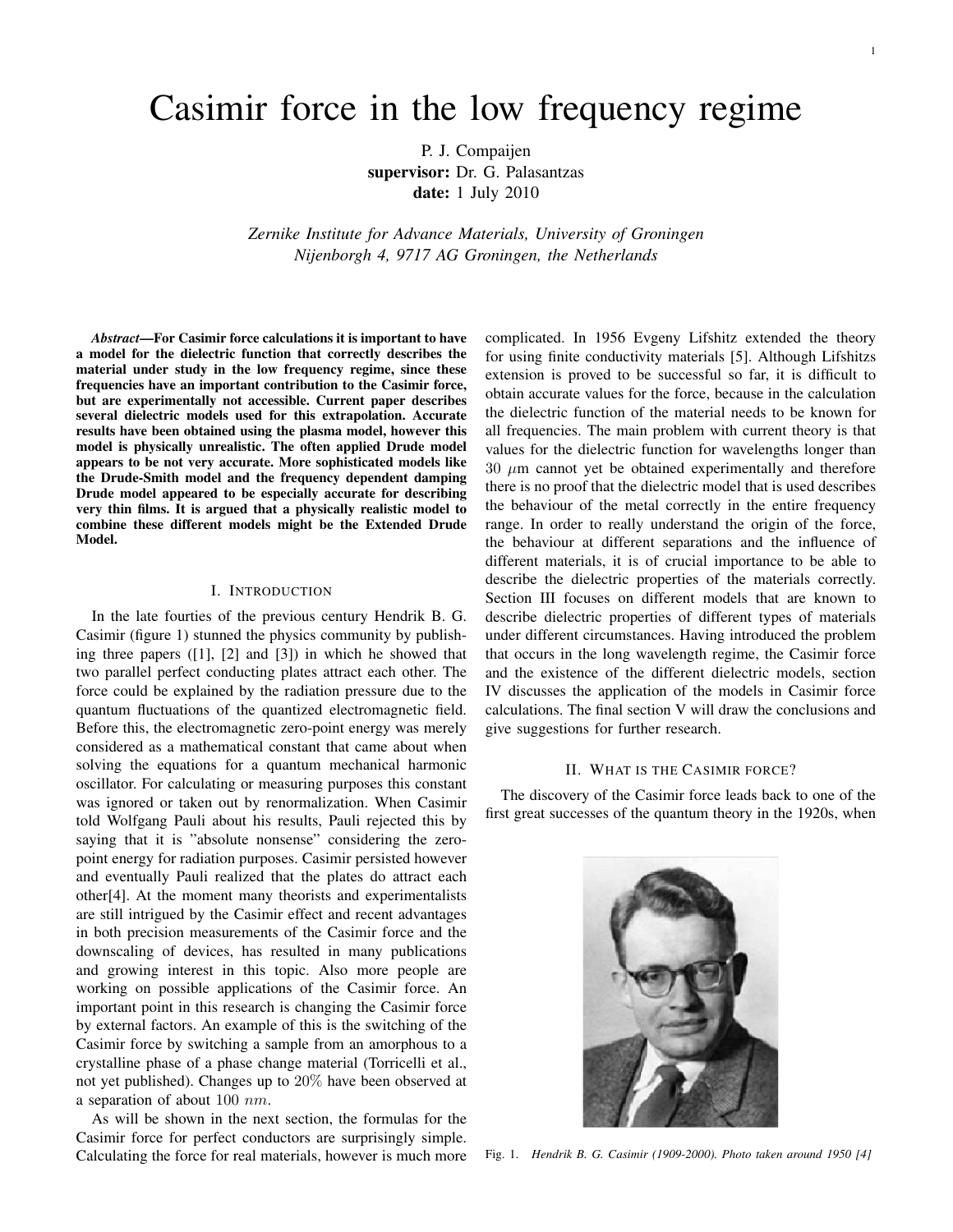Fritz London derived the experimentally known Van der Waals correction for non polar molecules. He reasoned that the origin of the attractive force between non polar molecules or atoms was due to zero-point fluctuations in the positions of their charged constituents [4]. From this derivation followed that the interaction should fall of inversely with the sixth power of the intermolecular separation. However, when Theo Overbeek and Evert Verwey, both working at the Philips Labs, tried to verify this result experimentally, they came to the conclusion that the force falls of faster than  $1/R^6$  at large separations. Noting that London's derivation assumes instantaneous interaction, Overbeek approached Hendrik Casimir and Dirk Polder to solve the problem including retardation effects. By first considering a simpler system, an atom in a cavity with perfectly conducting walls, the interaction energy of the particle with the wall was calculated. At large separations the atom is attracted to the walls by a force now known as the Casimir-Polder (also, the retarded Van der Waals) force [1].

$$
E = -\frac{3}{8\pi} \hbar c \frac{\alpha}{R^4} \tag{1}
$$

In this formula  $c$  is the velocity of light,  $\alpha$  the electrostatic polarizability of the atom and  $R$  the distance between the atom and the wall. Using the same approach they were able to obtain the formula that was asked for to account for the attractive potential between to identical atoms [2].

$$
E = \frac{23}{4\pi} \hbar c \frac{\alpha^2}{R^7}
$$
 (2)

The simplicity of the formulas led Casimir in finding the fundamental physics behind the problem. He came to the conclusion that the force can be explained in terms of radiation pressure due to the quantum vacuum fluctuations of the quantized electromagnetic field when boundaries are present. This is illustrated by figure 2.



Fig. 2. *Inside the cavity less electromagnetic modes can exist than in the vacuum.*

Using this interpretation he was able to reproduce their previously obtained results (1, 2), by simply adding a zeropoint energy  $\hbar \omega/2$  to each cavity mode and calculating the net shift of the zero-point energy. Later on he performed, as Casimir called it, "the obvious extension" of the force between the two perfectly conducting cavity walls [3].

$$
F = -\frac{\pi^2 \hbar c}{240d^4 A} \tag{3}
$$

The reason this idea became so famous is that it shows that boundary conditions affect the zero point field energy and therefore the system properties.

In 1956, Evgeny Lifshitz generalized Casimir's perfect conductor calculation for using real materials, in a true masterpiece of mathematical physics [5]. The following equation [6] gives the Casimir force for two identical parallel plates of a finite conductivity material

$$
F = -\frac{\hbar c}{2\pi^2} \int_0^\infty d\zeta \int_0^\infty dq q k_0 \sum_{\mu = s, p} \frac{r_\mu^2 e^{-2ak_0}}{1 - r_\mu^2 e^{-2ak_0}} \qquad (4)
$$

where  $q$  is the wave vector along the plates,

$$
r_s = \frac{k_0 - k_1}{k_0 + k_1}, \ r_p = \frac{\epsilon(i\zeta)k_0 - k_1}{\epsilon(i\zeta)k_0 + k_1}
$$
 (5)

are the reflectivities for  $s$  and  $p$  polarized light respectively and  $k_0$  and  $k_1$  being the normal components of the wave vector in vacuum and metal, respectively

$$
k_0 = \sqrt{\zeta^2/c^2 + q^2}
$$
,  $k_1 = \sqrt{\epsilon(i\zeta)\zeta^2/c^2 + q^2}$ . (6)

In the Liftshitz formalism the material properties enter via the frequency dependence of the reflectivity which can be calculated from the dielectric function. However, it depends on the dielectric function at imaginary frequencies  $\epsilon(i\zeta)$ . This function, of course, cannot be measured directly, but can be expressed via the observable function  $\epsilon''(\omega)$  by using the Kramers-Kronig relations [7]

$$
\epsilon(i\zeta) = 1 + \frac{2}{\pi} \int_0^\infty \frac{\omega \epsilon^n(\omega)}{\omega^2 + \zeta^2} d\omega \tag{7}
$$

As can be seen from the formulation of this relation, the integral needs to be calculated over the whole frequency domain. For calculation of the Casimir force, the infrared domain is the most important. Measuring the dielectric function for wavelengths above 33  $\mu$ m up to now is not possible. This implies that a suitable model for the  $\epsilon$  is needed to extrapolate the data down to zero frequency. Following the work of Svetovoy et al. [7] one obtains

$$
\epsilon(i\zeta) = 1 + \epsilon_{cut}(i\zeta) + \epsilon_{exp}(i\zeta),\tag{8}
$$

where  $\epsilon_{cut}$  needs to be calculated (using equation 7 by extrapolating the dielectric function for the frequency range in which no measurements can be performed. Traditionally, the Drude model was often used to describe the dielectric properties of the metal in this frequency range but, recent publications have shown that simply extrapolating the Drude model is not always allowed and therefore finding the right model is important for acquiring precision measurements of the Casimir force. This problem will be discussed in the next section.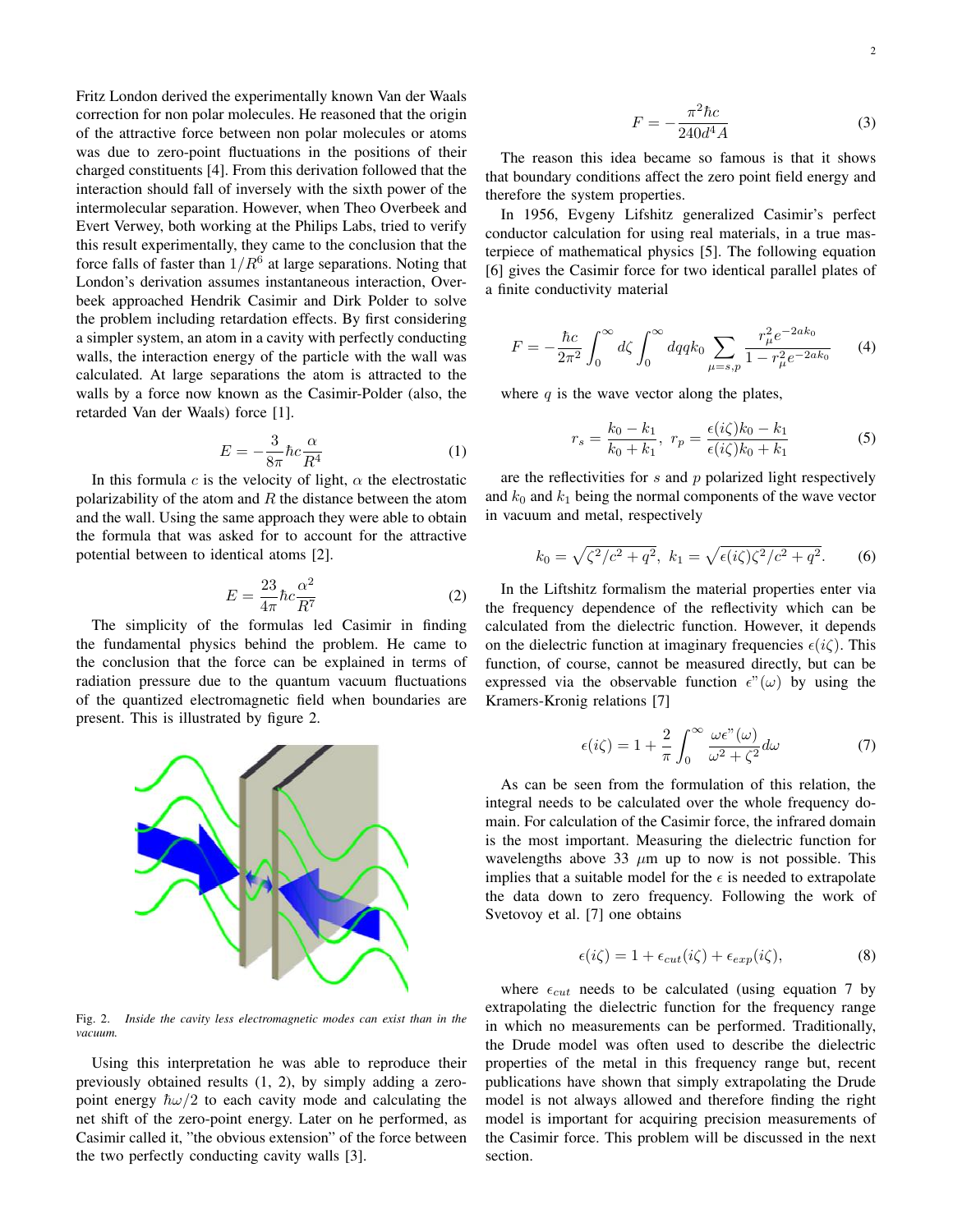# *A. Plasma model*

The easiest model for describing dielectric properties of metals is the plasma model, which assumes free electrons.

$$
\epsilon(\omega) = 1 - \frac{\omega_p^2}{\omega^2} \tag{9}
$$

Although, many features of the dielectric function are missed, this model is able to describe a general feature of metals, the real part of the dielectric function becomes negative when  $\omega$  exceeds the plasma frequency. However, other very important characteristics of metals, which are the interband transitions, are not taken in to account in the model. A way to include these effects in this model is by manually adding resonances to equation 9 [8]. The more generalized model then becomes

$$
\epsilon(\omega) = 1 - \frac{\omega_p^2}{\omega^2} + \sum_{j=1}^{K} \frac{f_j}{\omega_j^2 - \omega^2 - ig_j \omega} \tag{10}
$$

Note that the term  $j = 0$  ( $\omega_0 = 0$ ) is not included. This means that only the core electrons are described and not the conductions electrons, like in the Drude model that will be explained in the next section

## *B. Drude model*

The most famous model for the dielectric function was developed by Paul Drude in 1900 [9]. Although it predates quantum theory, it is very successful in describing transport properties of electrons in metals under influence of an electric field. A well know representation of the Drude dielectric function is

$$
\epsilon(\omega) = 1 - \frac{\omega_p^2}{\omega^2 + i\omega\gamma} \tag{11}
$$

and this has been used widely as been the only way of describing the dielectric properties of metals, also in Casimir force measurements. However, in a number of publications (e.g. [7] it was shown that the Drude model does not always describe the optical properties of the metals very accurately. There seems to be a great dependence on the sample thickness and purity. In order to understand this discrepancy, the assumptions made in deriving the Drude model need to be studied.

For describing the moving of electrons, Drude made the following assumptions

- 1) Collisions between electrons and ions are instantaneous and uncorrelated.
- 2) The probability for colliding in a time interval dt is  $dt/\tau$ , where  $\tau$  is a constant and therefore does not depend on the position or momentum of the electrons.
- 3) In between these scattering events, electrons travel in a straight line, so that all other interactions (except applied fields) are ignored.
- 4) After a collision electrons move again with the velocity corresponding to the temperature of the local environment.

In order to describe the movement of the electron, one needs to find how the average momentum of the electrons evolves over time. Given that the momentum on time t is  $\vec{p}(t)$ , the momentum at time  $t + dt$  can be found considering to cases: there has been a collision or no collision in the time period  $dt$ . If there has been a collision the electrons will have on average no momentum. If there has been no collision the momentum would have evolved as is would normally have subjected to an external field, i.e.  $\vec{p}(t + dt) = \vec{p}(t) + \vec{F}(t)dt$ . The probability of the electrons having a collision is  $dt/\tau$  (assumption 2) and therefore the probability of no collision is  $1 - dt/\tau$ . This gives for the total average momentum

$$
\vec{p}(t+dt) = \frac{dt}{\tau} 0 + (1 - \frac{dt}{\tau})(\vec{p}(t) + \vec{F}(t)dt)
$$

$$
= \vec{p}(t) + \vec{F}(t)dt - \frac{\vec{p}}{\tau}dt - \frac{\vec{F}(t)}{\tau}(dt)^2, (12)
$$

where the last force term is very small and can be neglected. The remaining part of the equation can be rearranged to yield the equation of motion averaged over all electrons,

$$
\frac{d\vec{p}(t)}{dt} + \frac{\vec{p}(t)}{\tau} = -e\vec{E}(t). \tag{13}
$$

To obtain information about how the momentum evolves under the influence of an applied electromagnetic field with a frequency  $\omega$ , we assume that this field drives the momentum with the same frequency, i.e.

$$
\vec{E}(t) = \vec{E}e^{-i\omega t}, \vec{p}(t) = \vec{p}e^{-i\omega t}
$$
 (14)

Inserting this in equation 13 gives

$$
\vec{E} = \frac{i\omega - 1/\tau}{e}\vec{p}
$$
 (15)

At this point we start using currents instead of the momentum of the electrons. The following formula converts the average momentum of all electrons to the current density,

$$
\vec{J} = \frac{-Ne\vec{p}}{m}.\tag{16}
$$

 $N$  is the number density of electrons in the metal,  $e$  the electron charge and  $m$  the mass of the electrons. From the current density we can easily obtain the conductivity

$$
\sigma = \frac{J}{E} = \frac{Ne^2 \tau}{m} \frac{1}{1 - i\omega \tau} \tag{17}
$$

which leads us to the dielectric function

$$
\sigma = -i\omega(\epsilon - 1) \tag{18}
$$

$$
\Rightarrow \epsilon = 1 - \frac{\omega_p^2}{\omega^2 + i\omega\gamma} \tag{19}
$$

where the relaxation time  $\tau$  has been replaced by the damping constant  $\gamma = 1/\tau$  and  $\omega_p$  is the plasma frequency defined by

$$
\omega_p^2 = \frac{Ne^2}{m} \tag{20}
$$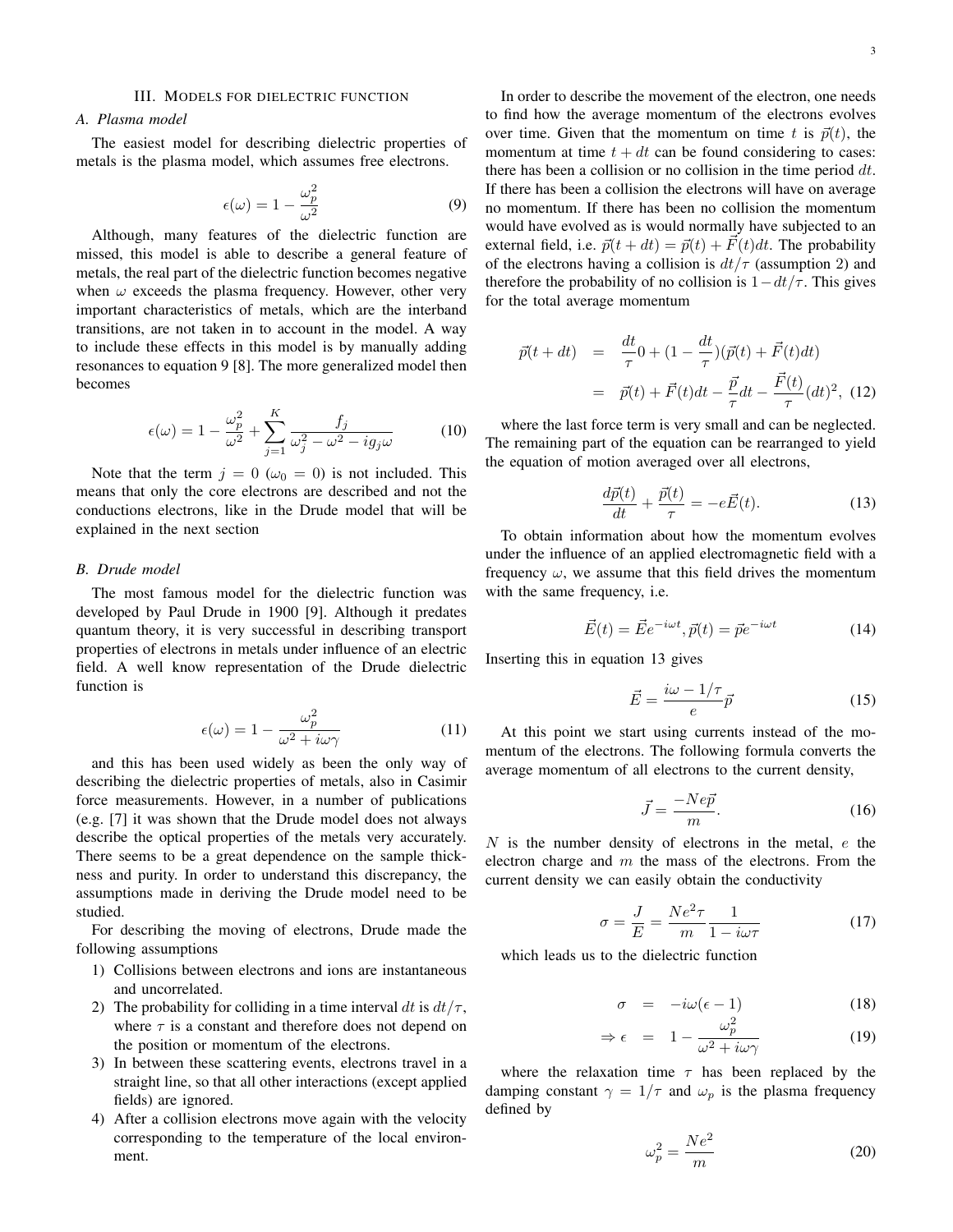Often,  $\omega_p$  is determined experimentally using

$$
\int_0^\infty \sigma_1(\omega)d\omega = \frac{\omega_p^2}{8} \tag{21}
$$

## *C. Drude-Smith model*

The Drude-Smith model is a classical generalization of the Drude formula for the optical conductivity, developed by Smith in 2001 [10]. This model is particularly powerful in describing the infrared properties of poor metals that display a minimum in the optical conductivity at zero frequency. It has been used to describe the dielectric properties of disordered metals, liquid metals, and recently also the metal-insulator transition of thin gold films [11]. This last property was used by Esquivel-Sirvent to calculate the Casimir force near the conductor-insulator transition for thin gold films [12]. The basis of the generalization of the Drude model is to include the persistence of the velocity of the electrons after a collision. To include this, Poisson statistics are used. Suppose the collisions are randomly distributed in time, but the average time interval is  $\tau$ . Then the probability  $p_n(0, t)$  of n collisions in the time interval  $(0, t)$  is given by the Poisson distribution

$$
p_n(0,t) = (t/\tau)^n e^{(-t/\tau)}/n! \tag{22}
$$

Using this the current relative to the equilibrium current can be expressed as the following series

$$
\frac{j(t)}{j(0)} = e^{(t/\tau)}[1 + \sum_{n=1}^{\infty} c_n (t/\tau)^n/n!]
$$
 (23)

Here the first term corresponds to the case of no collision at all and the term  $c_n$  represents the fraction of the velocity that remains after the nth collision.

An often used approximation of this generalization is the socalled single-scattering approximation, in which it is assumed that the velocity is retained for only one collision (i.e.  $c_n =$  $0, \forall n > 1$ ). Applying this, equation 23 reduces to

$$
\frac{j(t)}{j(0)} = (1 + c\tau/t)e^{(t/\tau)}
$$
\n(24)

From this expression the real part of the dielectric function can be obtained

$$
\epsilon_1(\omega) = 1 - \frac{\omega_p^2 \tau^2}{(1 + \omega^2 \tau^2)} \Big[ 1 + \frac{2c}{(1 + \omega^2 \tau^2)} \Big] \qquad (25)
$$

which gives more insight is the implications of the Smith generalization. Equation 25 is the normal Drude form of the dielectric function added to an extra term which contains information about the persistence of the velocity of the electrons.

This model shows very versatile properties and interesting behaviour, especially for the cases where c is taken negative, which implies backscattering of electrons. For good metals  $(c = 0)$ , one obtains the normal Drude behaviour: large and negative  $\epsilon_1(\omega)$  at low frequencies. For values of c close to −1, however, a large and positive  $\epsilon_1(\omega)$  is found at low frequencies. The inclusion of only this parameter  $c$  gives the model a great flexibility, something that lacked the traditional Drude model.

## *D. Frequency dependent damping*

In 1970 M. L. Theye [13] conducted measurements of the dielectric properties of thin gold films and showed the obtained data deviated from the bulk Drude behaviour of gold. These deviates were explained by introducing a frequency-dependent damping term arising from electron-ion and electron-phonon interactions:

$$
\gamma = \gamma_0 + A\omega^2 \tag{26}
$$

A more sophisticated model to describe the damping term was given by Nagel [14], which accounts for a difference in preparation method

$$
\gamma_{eff} = \gamma_a \left[ 1 + \frac{\omega_{pb}}{\omega_{pa}} \left( \frac{\omega^2 + \gamma_a^2}{\omega^2 + \gamma_b^2} \right) \right]^{-1} + \gamma_b \left[ 1 + \frac{\omega_{pa}}{\omega_{pb}} \left( \frac{\omega^2 + \gamma_b^2}{\omega^2 + \gamma_a^2} \right) \right]^{-1}
$$
\n(27)

where the subscripts  $a$  and  $b$  refer to the regions  $a$  and  $b$ respectively. This equation reduces to that of equation 26 if  $\omega \tau_a >> 1$  and  $\omega \tau_b >> 1$ . In these equations it is assumed that the effective masses of the electrons are the same in both regions, so that  $N_a/N_b = \omega_{pa}/\omega_{pb}$ , which implies that the thin film can be modeled by a Drude dielectric function with the above defined effective damping constant [15]. By fitting the plasma frequency and damping constants for annealed and nonannealed surfaces, a very good match between the experimental data of Theye [13] and theoretical model of Nagel [14]. As expected, annealing a film reduces the damping constant because the number of impurities will be smaller. Using this method R. Esquivel-Sirvent [15] managed to study theoretically the difference between the Casimir force for annealed and unannealed films, something that has been also experimentally performed by Svetovoy et al. [7].

# *E. Extended Drude Model*

The Extended Drude model, often referred to as EDM, was first described by Shulga et al. in [16]. The key difference with the original Drude model is that the otherwise assumed to be constant plasma frequency  $(\omega_n)$  and relaxation time  $(\tau)$ are now made frequency dependent. Furthermore, to include the electron-electron interaction, a frequency dependent mass enhancement factor  $(\lambda)$  is introduced. The EDM is widely used and proved to be very successful in describing non-Fermi liquid behaviour due to interband transitions. As shown by Youn et al. [17] it is also an accurate model for describing noble metals like copper, silver and gold. In this section the important points of the derivation performed by Youn will presented and the implications thereof. In order to obtain the first two, the optical conductivity (see equation 18) needs to be split into its real and imaginary parts. This gives

$$
\sigma_1(\omega) = \frac{\omega_p^2 \tau}{(1 + \omega^2 \tau^2)}
$$
\n(28)

$$
\sigma_2(\omega) = \frac{\omega_p^2 \omega \tau^2}{(1 + \omega^2 \tau^2)}
$$
\n(29)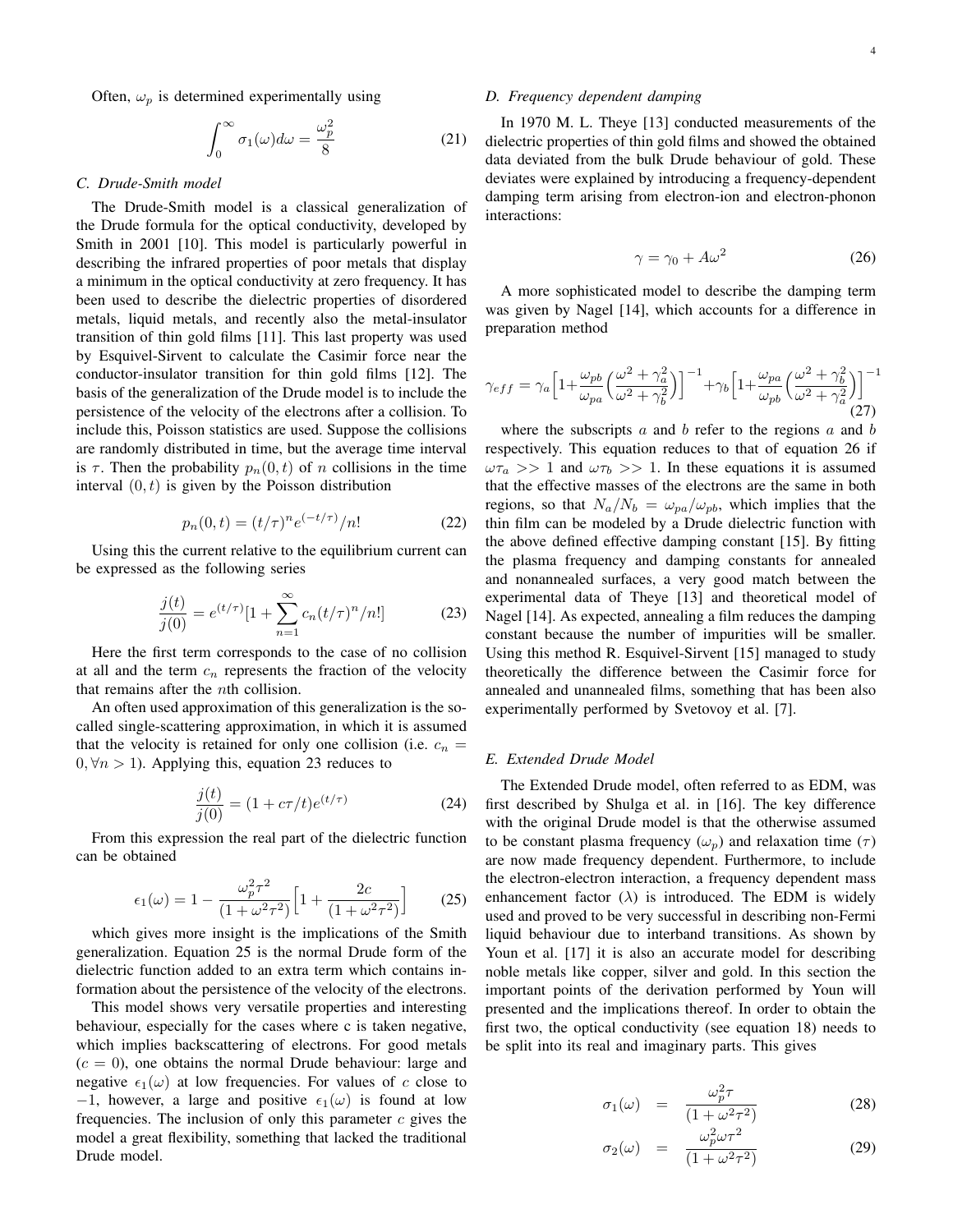From these equations a time-dependent relaxation time can be obtained by dividing the two

$$
\frac{1}{\tau(\omega)} = \frac{\omega \sigma_1(\omega)}{\sigma_2(\omega)}\tag{30}
$$

The plasma frequency can be found by taking the imaginary part of the inverse optical conductivity, while the real part gives another equation for the relaxation time [17]

$$
\frac{1}{\omega_p^2(\omega)} = \frac{1}{\omega} Im \Big[ -\frac{1}{\sigma(\omega)} \Big] \tag{31}
$$

$$
\frac{1}{\tau(\omega)} = \omega_p^2(\omega) Re\left[\frac{1}{\sigma(\omega)}\right]
$$
 (32)

Using equations 30, 31 and 32 the Drude parameters can be obtained self consistently and more accurate, because of the frequency dependence. Whereas in the original Drude model a sum rule for the real part of the conductivity over all frequencies, which of course cannot be measured, is needed to obtain the plasma frequency, using this analyses it can be obtained for each frequency separately when the real and imaginary part of the optical conductivity are known for that specific frequency. Furthermore, it was shown by Allen and Mikkelsen [18] that the plasma frequency needs to be frequency dependent to satisfy the causality requirement of a dielectric function. That the relaxation time needs to be timedependent in order to obtain a good fit to the experimental data, is something that was already well-known for a long time.

An important extension of the model was preformed by P. B. Allen [19]. The classical Drude model was derived without considering the electron-electron interaction, this means the metal was treated as a free electron gas. If this interactions are taken into account, the Fermi liquid theory should be used. This implies that for weak interactions, the electrons behave like free electrons with a renormalized effective mass [17]. This effect enters the model via the mass enhancement factor λ, which is defined as  $\lambda = m^*/m - 1$ . According to Allen,  $\omega_p(\omega)$  and  $\tau(\omega)$  should then be renormalized in the following manner

$$
\omega_p^2(\omega) = \frac{\omega_{p0}^2}{1 + \lambda(\omega)}, \ \tau(\omega) = [1 + \lambda(\omega)]\tau_0(\omega) \tag{33}
$$

Here,  $m^*$  is the effective mass of electrons with e-e interaction, m the effective mass without e-e interaction and  $\omega_{p0}$ and  $\tau_0$  are the plasma frequency and relaxation time without e-e interaction respectively. Finally, this allows us to rewrite equations 31 and 32 as

$$
1 + \lambda(\omega) = \frac{\omega_{p0}^2}{\omega} Im \left[ -\frac{1}{\sigma(\omega)} \right] \tag{34}
$$

$$
\frac{1}{\tau_0(\omega)} = \omega_{p0}^2(\omega) Re\left[\frac{1}{\sigma(\omega)}\right]
$$
 (35)

#### IV. DISCUSSION

For Casimir force calculations both the plasma and the generalized-plasma model have been used. The plasma model in equation 9 is an oversimplified description of the dielectric properties of a metal, because it completely ignores relaxation of the electrons, which is responsible for the optical response of metals. Lambrecht and Reynaud [20], however, used this model to calculate the reduction factor of the Casimir force, which describes how much the obtained force deviates from the situation where perfect conductors are assumed. The obtained reduction factor was compared to the factor that was obtained when using the Drude model. The result of this calculation is shown in figure 3.



Fig. 3. *Reduction factor calculation using the plasma model (solid line) and the Drude model (dashed line). The dashed-dotted line is not considered in this paper. The graph is taken from [20]*

From figure 3 can be concluded that the difference between the plasma model and the Drude model for Casimir force calculations is very small. This implies that the effect of the relaxation parameter, that is included in the Drude model, is small. The influence of the parameter becomes larger at larger separations between the plates. However, according to Decca in [21] the plasma model is only valid at separations larger than the plasma wavelength, because the model completely ignores any dissipation effects, which will become more important at smaller separations. This implies that, assuming the calculations in [20] were performed correctly, the physically unrealistic plasma model and the more realistic Drude model are not accurate enough for describing the Casimir force. Indeed, this is the conclusion that can be drawn from [21]. In the graph shown in figure 4 it can be seen that the Drude model can be excluded at a 95% confidence level for separations from 162 nm to 746 nm and even at a  $99.9\%$  confidence level from 210 nm to 620 nm. Note that in this paper the Casimir pressure is shown, instead of the Casimir force, which is proportional to the gradient of the force

$$
P_c = \frac{1}{2\pi r} \frac{\delta F_c}{\delta d} \tag{36}
$$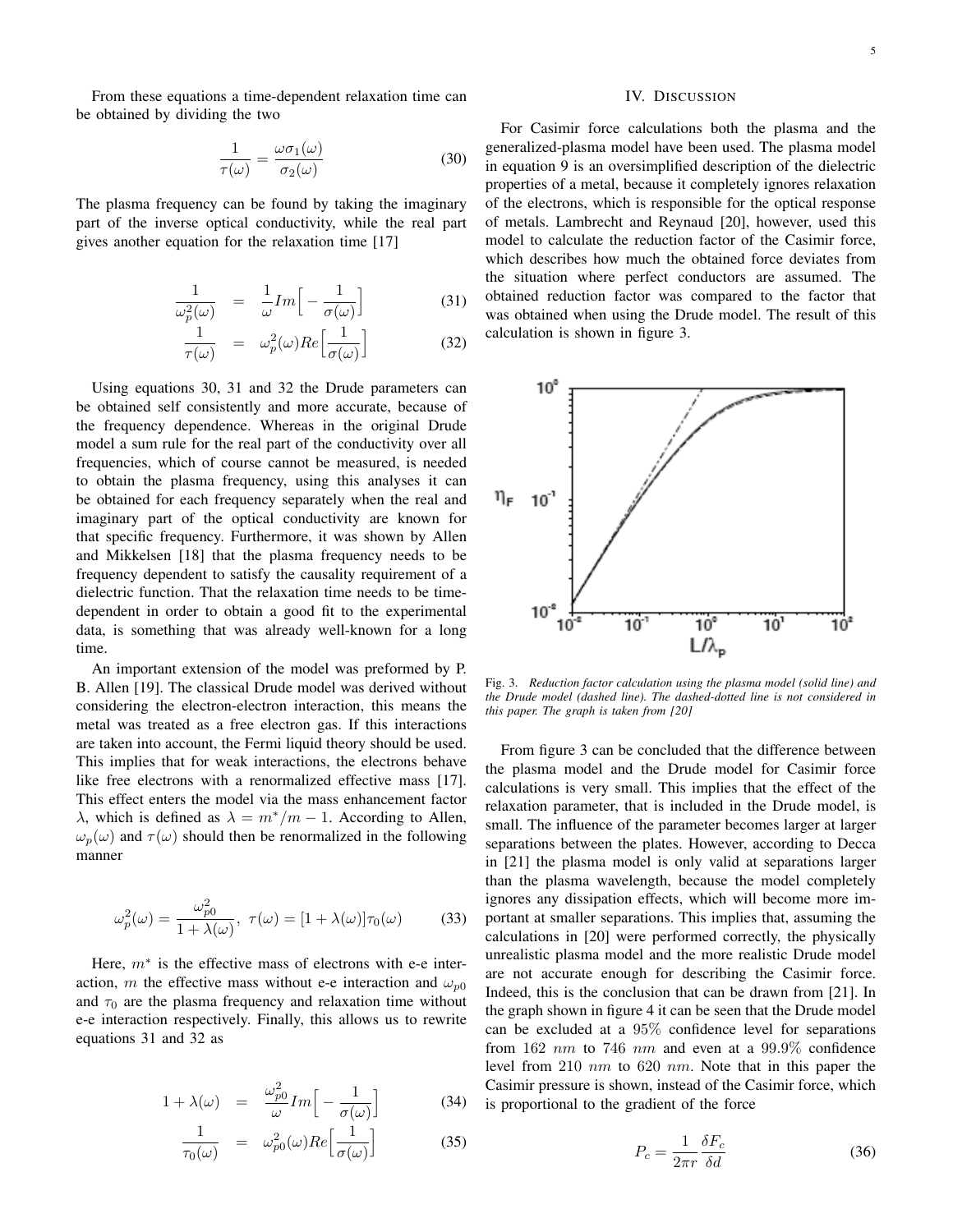| Dielectric model                 | Formula                                                                                                                        | Features                                                                   | Applied to Casimir                                                         |
|----------------------------------|--------------------------------------------------------------------------------------------------------------------------------|----------------------------------------------------------------------------|----------------------------------------------------------------------------|
| Plasma model                     | $\epsilon(\omega) = 1 - \frac{\omega_p^2}{\omega^2}$                                                                           | Very simple physics                                                        | Quite accurate for $a > \lambda_p$                                         |
| Plasma model + extra oscillators | $\overline{\epsilon(\omega)} = 1 - \frac{\omega_p^2}{\omega^2} + \sum_{j=1}^K \frac{f_j}{\omega_j^2 - \omega^2 - ig_j \omega}$ | Simple, also describes interband<br>transitions                            | Can also be applied for shorter<br>separations                             |
| Drude model                      | $\epsilon(\omega) = 1 - \frac{\omega_p^2}{\omega^2 + i \omega \gamma}$                                                         | Physically more realistic                                                  | Inaccurate for long wavelengths<br>$\lambda > 15 \mu m$                    |
| Drude-Smith model                | $\epsilon_1(\omega) = 1 - \frac{\omega_p^2 \tau^2}{(1 + \omega^2 \tau^2)} \left[ 1 + \frac{2c}{(1 + \omega^2 \tau^2)} \right]$ | Able to describe poor conductors                                           | Describes Casimir force in very<br>thin films accurately                   |
| Extended Drude model             | $1-\frac{\omega_{po}^2}{\omega^2[1+\lambda(\omega)]+i\omega\gamma_0(\omega)}$                                                  | Includes frequency dependence of<br>$\omega_n, \gamma$ and e-e interaction | Not yet applied to Casimir force<br>calculations                           |
| Frequency dependent damping      | $\epsilon(\omega) = 1 - \frac{\omega_p^2}{\omega^2 + i\omega\gamma_{eff}}$                                                     | Able to describe impurity influence                                        | Increased accuracy over Drude<br>model for films of thickness $<$ 30<br>nm |

TABLE I

*An overview of the studied models, describing special features and the application for Casimir force calculations*

where  $r$  is the radius of the parallel disks used in the experiment and  $d$  is the distance between the disks.



Fig. 4. *The difference between the theoretically obtained Casimir pressures, obtained using the Drude model, and mean experimental values as a function of the separation between the plates is shown in dots. The solid line and the dashed line show the limits of the* 95% *and* 99.9% *confidence intervals respectively [21].*

The same analyses was performed for the generalized plasma model. In order to apply this model, one needs to fit it to an experimentally obtained data set. An important feature of the model is that one can include as many oscillators as necessary to fit the possible transitions that may occur in the metal, each with a characteristic frequency, oscillator strength and relaxation time. Note that the presence of the latter term makes the model also more accurate for smaller separations. The graph in figure 5 shows that the generalized plasma model is confirmed to yield calculations that describe the experimental force data correctly, with a confidence level of at least 95%.

At this point it should be stressed that it is not only important to be able to match the calculated values with the experimentally obtained data, but that for understanding the origin of the force and inventing possible applications also



Fig. 5. *The dots show the difference between the experimental measured Casimir pressure and the theoretical calculated values using the generalized plasma model. The solid lines indicate the limits of the* 95% *confidence intervals [21]*

the physics behind a model needs to be described accurately and realisticly, especially when including external parameters like film thickness and impurity effects.

In [12], R. Esquivel-Sirvent calculates the Casimir force for thin gold films of different thicknesses, varying from 4 to 20  $nm$ . There are many differences when comparing properties of such thin films to bulk properties. The thicker the film, the more the values will agree with the corresponding bulk values. When growing a thin gold film, at first islands (or clusters) will be formed. As long as these islands are not close to each other, there is no conductivity and therefore the film is an insulator. When depositing more and more gold, the island will become closer and closer to each other, eventually close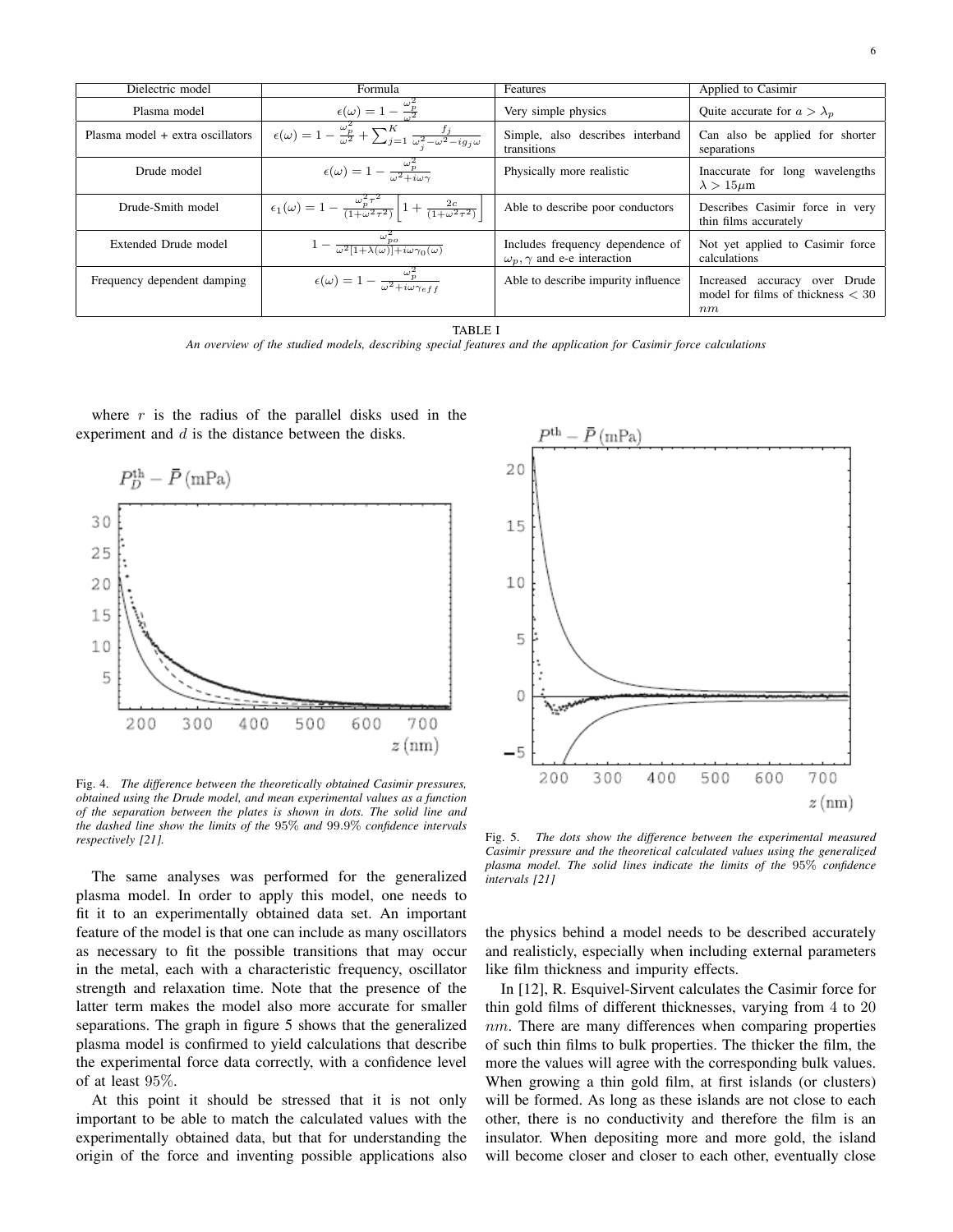enough for electrons to hop and therefore yield conductivity. This transition is called the insulator-conductor transition. After this, the more gold is deposed, the more the conductivity will be increased. An accurate dielectric model near this transition is the Drude-Smith model, discussed earlier in this paper.



Fig. 6. *Dielectric function of thin Au films as a function of the frequency given by the Drude-Smith model relative to that obtained using the Drude model. The parameters were taken from experimental data given by [11]. Graph taken from [12]*

From figure 6 can be seen that the difference between the Drude and the Drude-Smith occurs mainly in the low frequency regime. Furthermore, this difference becomes larger for thinner films, as would be expected since the Smith generalization was derived for mimicking the dielectric properties of poor metals in the infrared regime. However, a special observation is the fact that there is a turning point: the dielectric constant decreases for thinner films, but then increases again for very thin films, the  $4 \, nm$ -line lies higher then the  $6.4 \, nm$ line. Because the Drude-Smith model was the best model to describe the measurements on insulator-conductor transition performed by Walther et al. [11], it may be concluded that the persistence of the velocity is an important factor for determining the dielectric properties of thin metallic films. Indeed, the best fit to the experimental data for parameter  $c$ , corresponds to increasing negative values for thinner films, with even full backscattering  $(c = -1)$  for a thickness of 4 nm.

Knowing this, it seems logical to apply this model for calculations of the Casimir force for very thin films. In [12] indeed this model is used to calculate the Casimir force as a function of the film thickness. It should be noted that this experiment is more complicated since one also measures contributions from the underlying substrate. Figure 7 shows the result of the calculation. As can be clearly seen from this graph, the Casimir force decreases with decreasing film thickness, until it reaches a critical thickness (denoted by  $d_c$ , here 6.4 nm), after which the force increases again.

So far the discussed physical effects important for describing the dielectric properties of a metal in Casimir force calculations are the damping constant, adding extra oscillators to describe interband transitions in the plasma model and the persistence of the velocity of the electrons after colliding, but for an accurate physical description impurities or anomalies in the metal structure also need to be considered.



Fig. 7. *Reduction factor as a function of the Au film thickness for parallel plates with a separation of* 400 *nm [12].*

A way to include these effects is to introduce an effective damping parameter, instead of a damping constant, like the frequency-dependent Drude damping model that was introduced in section III. Using this parameter gives the possibility to include electron-phonon and electron-ion interactions. Both experimental (e.g. Svetovoy et al. [7]) and theoretical (e.g. Esquivel et al. [15]) publications have commented on the influence of the sample preparations on the optical properties and therefore on the Casimir force. Of particular importance seems to be if the sample is annealed or not.



Fig. 8. *Drude fit to the experimental data for both annealed and non-annealed of Au of Si [7]*

As can be seen in figure 8 the non-annealed film shows non-Drude behaviour for low frequencies. Although the thickness of the films is also different, it was shown above that films that are thicker than 20  $nm$  can be described by the Drude model, so that the observed difference is really due to annealing. After annealing the film has lost a number of its impurities and the distribution of the atoms is more homogeneous, which implies that damping might also be homogeneous throughout the sample. This explains why the Drude fit is quite accurate for the annealed film. For a non-annealed film, however, several different distributions of atoms exit within the sample. A good approximation to describe this is the two carrier model, also described earlier in section III. This leads to an effective damping parameter that can replace the damping constant in the Drude model.

Experimental investigation of the influence of annealing on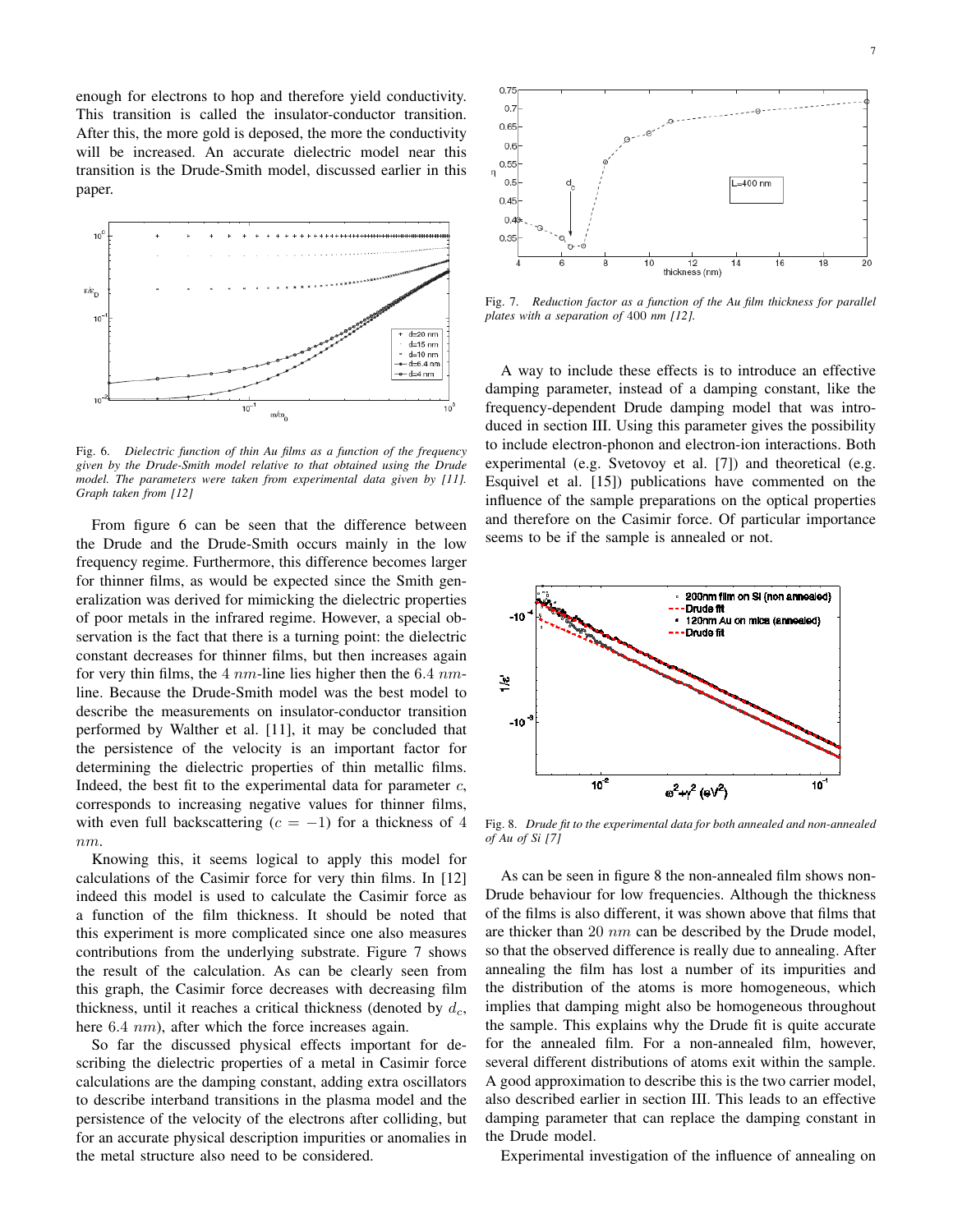the Casimir force was also performed by Svetovoy et al. [7]. Annealing a film gives a larger value for the Casimir force, a decrease of only 5% relative to the perfect conductor case was obtained using the Drude model. This is shown in figure 9.



Fig. 9. *Casimir force difference for different samples. The thick line represents the perfect conductor value, the solid black line (Mica) represents the annealed Au film. Source: [7]*

In [15] R. Esquivel-Sirvent calculated the relative difference in the Casimir force when using the Drude model including the two carrier model compared to the normal Drude model. The result was that there is a small but significant difference: about 2.2% for nonannealed films and 1.6% for annealed films. Although these changes are small, using this more realistic model will give a significant difference for extrapolation to low frequencies. Futhermore, the work of Svetovoy et al. shows that for precision measurements it is important to characterize the used sample instead of using tablulated values.

So far it has been discussed that, although the Drude model is a physically realistic model, it is not very accurate for describing the dielectric function in Casimir calculations. Furthermore, there have been many discussions recently about whether the Drude model possibly violates the Nernst theorem ([21]) or not ([22]). Although it is not the aim of this paper to discuss this problem, it is something that should be kept in mind by finding the right dielectric function. Surprisingly, the very unrealistic plasma model is in quite good accordance with the experimental data. However, an explanation of why this model would be accurate is still to be found. In [23], Intravaia and Henkel give a possible explanation by studying the Casimir effect from magnetically coupled Eddy currents. The Drude-Smith model appears to be accurate enough to successfully describe the Casimir force for very thin films and by introducing a frequency dependent (effective) damping parameter in the Drude model, the influence of annealing a film can be studied.

## V. CONCLUSIONS

Since each model is an approximation to the reality, it will not be possible to describe the dielectric properties under all different conditions. It has been shown that the experimental parameters of the film need to be determined in situ, so it is important to use a flexible model that is able to fit accurately to the experimental data, in order to get an accurate extrapolation to the lower frequency regime. In the opinion of the author of this paper, the Extended Drude Model (EDM) would be a suitable model which has the flexibility and accuracy that is needed. It allows determination of the frequency dependent plasma frequency and damping parameter without using the sum rule (equation 21) or any approximation. Furthermore, there is a possibility to include electron-electron interactions, something that has been ignored so far. Although it is only possible to study the importance of this effect for Casimir force calculations, when investigating this experimentally. It can however be reasoned that there is an effect, since noble metals, like Au, have free-electron-like s-electrons as well as d-electrons that are bound to the nuclei. The contribution of the s-electrons can be described without considering these interactions, since they are free. Electron-electron interactions will be important for the d-electrons however, so they need to be described by Fermi-liquid theory. Experimentally it was shown by Johnson and Christy [24] that indeed the relaxation times of noble metals follow the predictions of Fermi-liquid theory. Up to now, it has not yet been studied how big the influence of the electron-electron interactions is on the optical properties of metals. Once this is known, also predictions can be done about the influence of this interaction on the Casimir force. When comparing the EDM to the other models that have already been applied for Casimir force calculations, it can be concluded that, because of its great flexibility, it would be able to both describe thin and thick films, be more accurate than the Drude model and physically more realistic than the plasma model.

## *Suggestions for further research*

Whether this quick analyses is correct or not needs to be investigated experimentally. Also theoretical investigation of this model is needed concerning the possible violation of the Nernst theorem. Another important point that has so far be ignored in all Casimir force calculations is the influence of the nonlocal dielectric response for p-polarized light. In 1976 P. J. Feibelman [25] derived the exact microscopic theory of surface contributions to the reflectivity and showed assuming a local dielectric response for s-polarized light is valid, but for p-polarized light, short-wavelength fields are induced in the surface region, and therefore the local response assumption is invalid. It needs to be investigated what the implications of this reasoning will be for extrapolations to the low frequency regime studied in current paper. Very recently G. Bimonte (in ref. [26]) suggested a way to avoid extrapolation to the lower and higher frequencies that are experimentally unreachable. This means that the dielectric constant at imaginary frequencies can be determined solely by using experimental optical data. The method however, assumes a perfect Kramers-Kronig consistency which is never the case in experimental data. It is a very interesting development, but the validity needs careful examination.

#### **REFERENCES**

[1] H. B. G. Casimir, D. Polder, *Phys. Rev.* 73, 360 (1948)